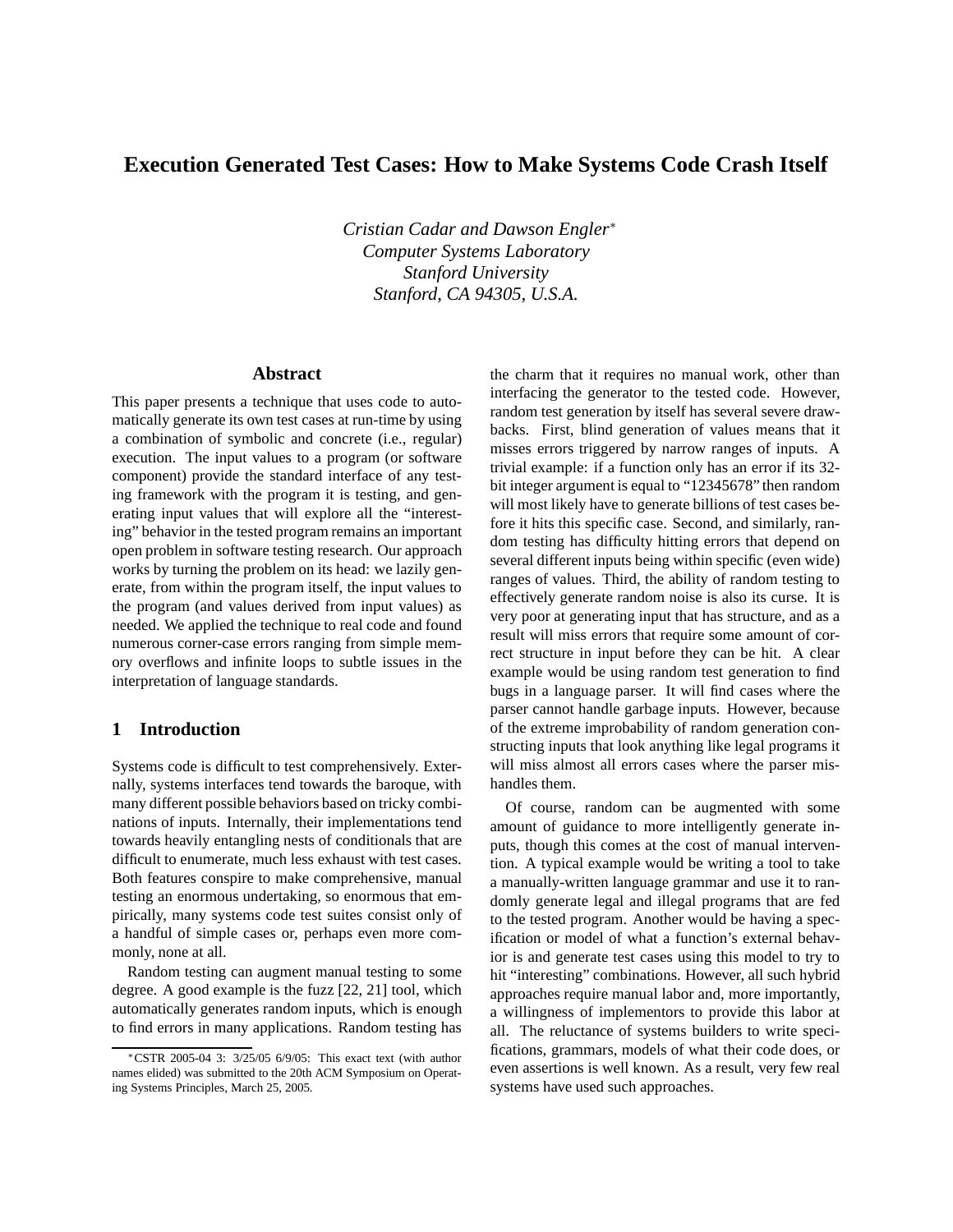This paper's first contribution is the observation that code can be used to *automatically* generate its own potentially highly complex test cases. At a high level, the basic idea is simple. Rather than running the code on manually-constructed concrete input, we instead run it on symbolic input that is initially allowed to be "anything." As the code observes this input, these observations tell us what legal values (or ranges of values) the input could be. Each time the code makes a decision based on an observation we conceptually fork the execution, on one branch we add the constraint that the input satisfies the observation, on the other that it does not. We can then generate test cases by solving these constraints for concrete values. We call such tests *execution generated testing* (EGT).

This process is most easily seen by example. Consider the following contrived routine bad abs that incorrectly implements absolute value:

| 0: | int bad abs(int x) { |
|----|----------------------|
| 1: | if(x < 0)            |
| 2: | $return -x.$         |
| 3: | $if(x == 12345678)$  |
| 4: | $return -x.$         |
| 5: | return x:            |
| 6: |                      |

As mentioned before, even such a simple error will probably take billions of random-generated test cases to hit. In contrast, finding it with execution generated testing it is straightforward. Symbolic execution would proceed as follows:

- 1. Initial state: set x to the symbolic value of "anything." In this case, before any observations at all, it can be any value between INT MIN and INT MAX. Thus we have the constraints  $x \geq INT\_MIN \wedge$  $x > INT\_MAX$ .
- 2. Begin running the code.
- 3. At the first conditional (line 1) fork the execution, setting x to the symbolic constraint  $x < 0$  on the true path, and to  $x \geq 0$  on the false path.
- 4. At the return on (line 2) solve the constraints on x for a concrete value (such as  $x = -1$ ). This value is later used used as a test input to bad abs.
- 5. At the second conditional (line 3) fork the execution, setting x to the constraints  $x \equiv 12345678 \land$  $x \ge 0$  on the true path and  $x \ne 12345678 \land x \ge 0$ on the false path.
- 6. At the return on line 4 solve the symbolic constraints  $x \equiv 12345678 \wedge x \geq 0$ . The value is 12345678 is our second test case.

7. Finally, at line 5, solve  $x$ 's constraints for a concrete value (e.g.,  $x = 1$ ). This value is used as our third, final case.

We can then test the code on the three generated values for x. Of course, this sketch leaves many open questions — when to generate concrete values, how to handle system calls, how to tell what is correct, etc. The rest of the paper discusses these issues in more detail.

There are a couple of ways to look at the approach. From one point of view, implementation code has a "grammar" of the legal inputs it accepts and acts on, or rejects. EGT is an automatic method to extract this grammar (and the concrete sentences it accepts and rejects) from the implementation rather than from a hand-written specification. From another viewpoint, it can be seen as a way to turn code "inside out" so that instead of consuming inputs becomes a generator of them. Finally, and perhaps only half-vacuously, it can be viewed as a crude analogue of the Heisenberg effect in the sense that unlike observations perturbing experiments from a set of potential states into a variety of concrete ones, observations in this case perturb a set of possible inputs into a set of increasingly concrete ones. The more precise the observation the more definitively it perturbs the input. The most precise observation, an equality comparison, fixes the input to a specific concrete value. The least precise, an inequality, simply disallows a single value but leaves all others as possibilities.

This paper has three main contributions:

- 1. A simple conceptual approach to automatically generate test cases by running code on symbolic inputs.
- 2. A working prototype EGT system.
- 3. Experimental results showing that the approach is effective on real code.

The paper is organized as follows. Section 2 gives an overview of the method. Section 3 discusses concrete implementation issues. The next four sections give four case studies of applying the approach to systems code. Finally, Section 7 discusses related work and Section 8 concludes.

#### **2 Overview**

This section gives an overview of EGT. The next section discusses some of the implementation details.

In order to generate test cases, EGT runs the code on symbolic rather than real input. Whenever code reads from its environment (via network packets, command line options, files, etc) we want to instead return a symbolic variable that has no constraints on its actual value. As the program executes and uses or observes this value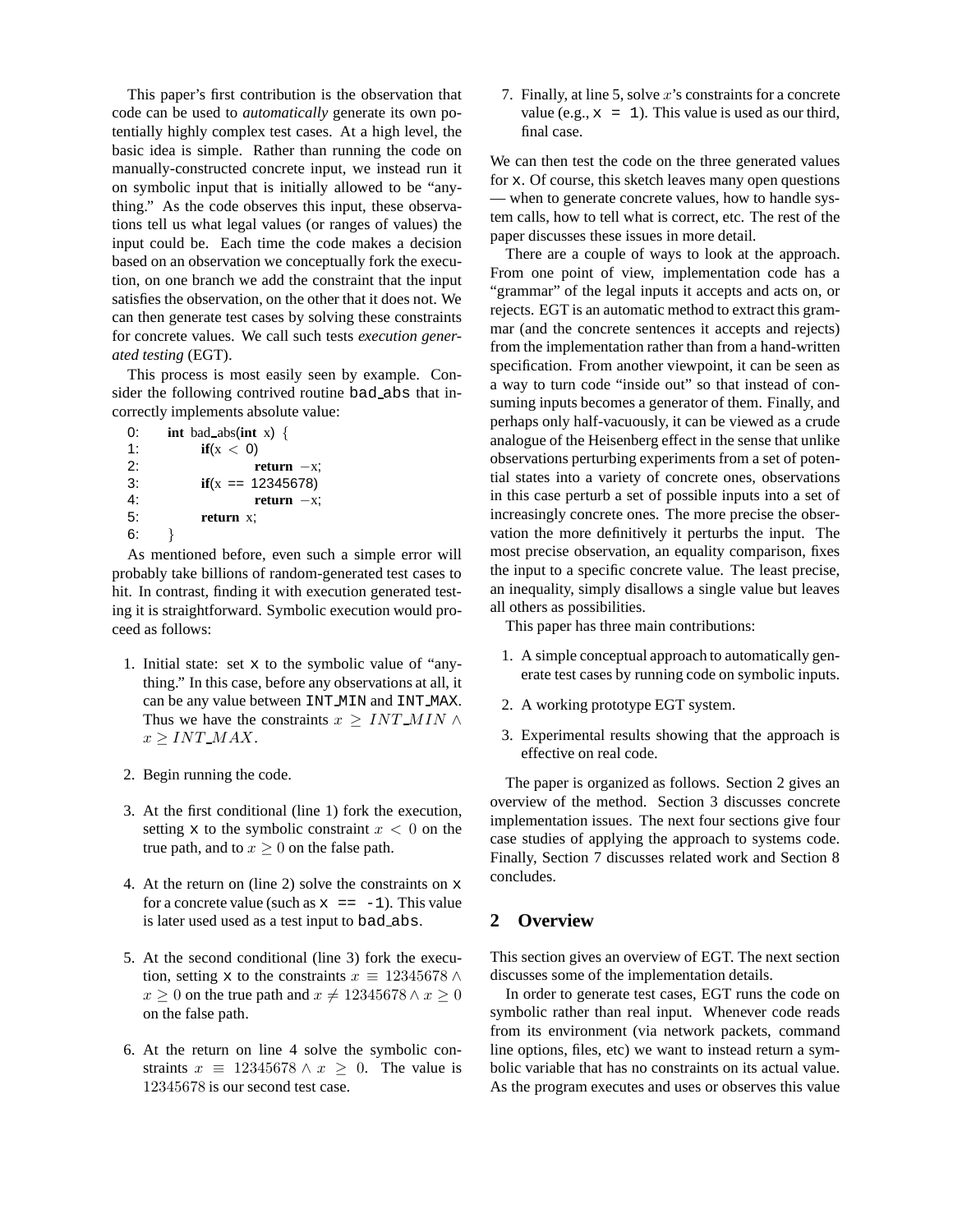(e.g., through comparisons), we add constraints based on these observations. Then, to determine how to reach a given program path, we solve these constraints and generate input that satisfies them.

At a high-level, the EGT system has three core activities:

- 1. Instrumentation to track symbolic constraints. Our prototype EGT system instruments the tested code using a source-to-source transformation. This instrumentation inserts checks around every assignment, expression and branch in the tested program and calls into our runtime system. It also inserts code to fork a new process at each decision point at which the associated boolean condition could return both true and false.
- 2. Constraint solving: We model our constraints using formulas of quantifier-free first-order logics as represented by CVCL, a state-of-the-art decision procedure solver [4, 15]. CVCL has been used in applications ranging hardware verification to program analysis to mathematical theorem proving.

We use CVCL in two ways. First, after every branch point we call it to determine if the current set of constraints is satisfiable. If not, we stop following the code path, otherwise we continue. CVCL is sound: if it states that a no solution exists, it is correct. Second, at the end of a code path that uses symbolic input, we use CVCL to generate concrete values to use as test input.

3. Modeling. External functions that return or consume input can either be modeled so that they work with symbolic variables, or not modeled, in which case any value they take must be made concrete. In general, one can leave most things unmodeled, with the downside that testing coverage will be reduced. Models are not that hard to write. A four-line model for the Unix recv system call is given in Section 6. In addition, models can be used to speed up the test generation. This optimization is discussed in Section 3.4.

The mechanical act of instrumenting code is pretty easy, and there are a lot of constraint solvers to pick from and use as black boxes. Thus, the main challenge for the approach is how to run code symbolically. The next subsection talks about this in more detail.

#### **2.1 The basic idea for symbolic execution**

The basic idea behind our approach is that when we perform logical or arithmetic operations, we generate constraints for these, and when we perform control flow decisions, we fork execution and go down both paths. This section sketches how we can symbolically execute code. For ease of exposition, we initially assume that all the variables in a program are symbolic; Section 3.2 shows how we can intermix symbolic and concrete execution in order to efficiently process real code.

**Assignment**:  $v = e$ . We symbolically do an assignment of an expression e to a variable v by generating the constraint that  $v \equiv e$ . For example,  $v = x + y$  generates the constraint that  $v \equiv x + y$ ; other arithmetic and logical operators are similar.

The complication is that v may have been involved in previous constraints. We must distinguish the newly assigned value of v from its use in any already generated constraints. For example, assume we have two assignments: (1)  $x = y$  and then (2)  $y = 3$ . The first assignment will generate the constraint that  $x \equiv y$ . The second will generate the constraint  $y \equiv 3$ . At this point, the constraints imply  $x \equiv 3$ , which is obviously nonsensical. This new value for y after its assignment  $y = 3$ has nothing to do with any prior constraints involving y and should have no impact on them. Thus, an assignment  $v = e$  must have two parts. First, generate a new location for v and only then generate the constraint that  $v \equiv y^{\frac{1}{2}}$ 

**If-statements**. We symbolically execute an ifstatement as follows: (1) fork execution at the conditional, (2) on the true path add the constraint that the conditional expression e is true ( $e \equiv true$ ) and continue,  $(3)$  on the false path add the constraint that  $e$  is false ( $e \equiv false$ ) and continue. For example:

| concrete | symbolic                               |
|----------|----------------------------------------|
| if(e)    | $if(fork() == child)$                  |
| $s1$ ;   | add_constraint $(e == true)$ ;         |
|          | s1.                                    |
| else     | else                                   |
| $s2$ ;   | $add_{\text{constraint}}(e == false);$ |
|          | s2:                                    |

**Loops**. We transform loops into if-statements with goto'sso they are handled as above. One danger is that iterating on a symbolic loop variable can continue forever, forking a new execution on each evaluation of the loop condition. The usual practical hack is to only iterate a fixed number of times or for a fixed amount of time (we do the latter). Neither solution is perfect. However, in our context almost any solution is preferable to manual test generation.

**Function calls:**  $f(x)$ . There are three differences between a symbolic function call and an imperative, callby-value call. First, control can return multiple times into the caller, once for each fork-branching that occurs. Second, constraints placed on x in the body of f must prop-

<sup>&</sup>lt;sup>1</sup> Alternatively, ignoring aliasing, we could have equivalently gone through all existing constraints involving v and relabeled them to use a new, fresh name.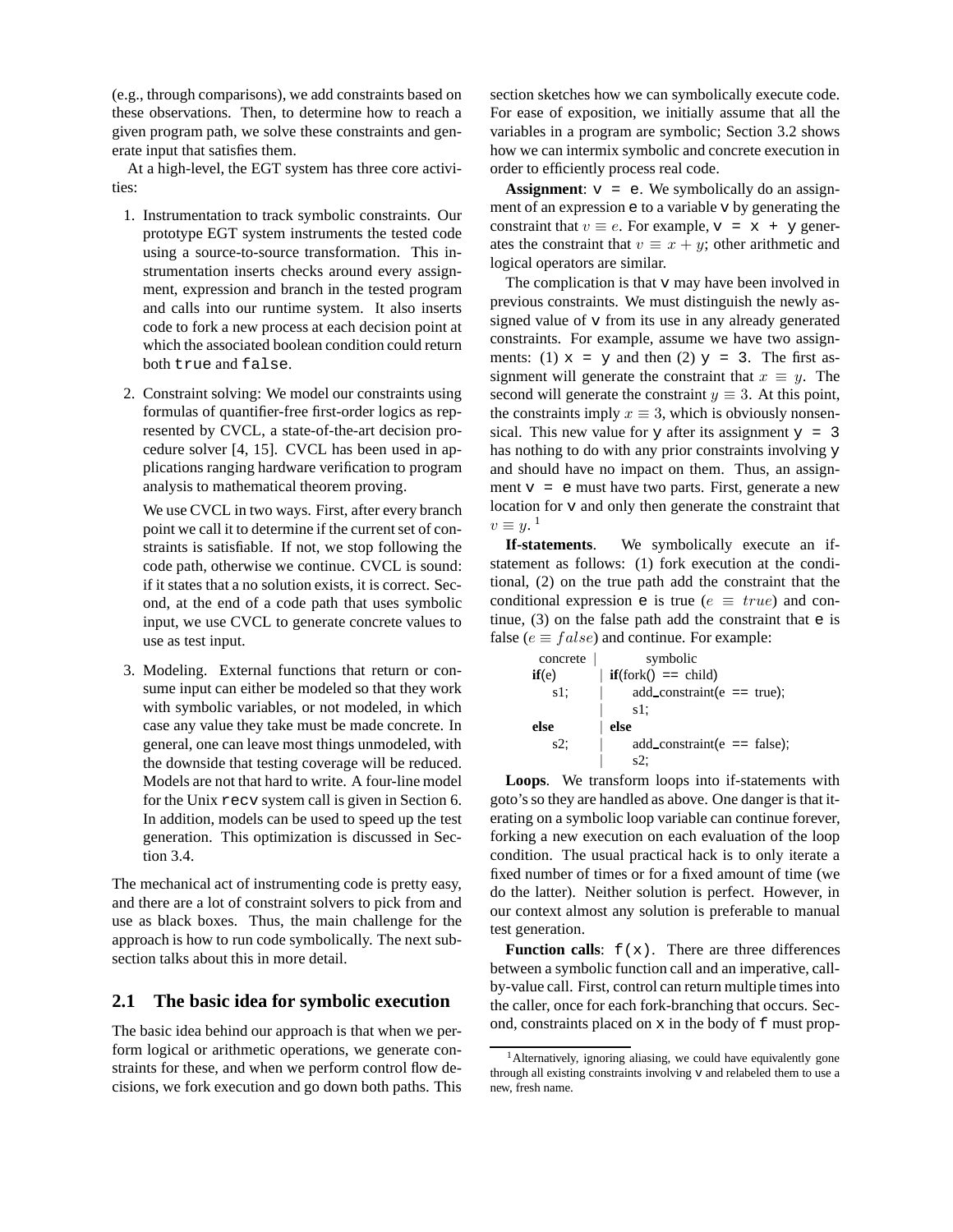```
// initial constraints:
// x > = INT_MIN \wedge x \leq INT_MAXint symbolic bad abs(int x) {
    // holds the return expression.
    ret = new symbol;
    // fork execution at each branch point.
    \textbf{if}(\text{fork}) == \text{child}add_constraint(x < 0);
         add_constraint(ret = -x);
         // first return, final constraints:
         // x > = INT_MIN / x \leq INT_MAX// \land x < 0 \land ret = −x
         return ret;
    else
        add_constraint(x \gt= 0);
    // fork execution
    if(fork() == child)add_constraint(x = 12345678);
         add_constraint(ret = -x);
         // second return, final constraints:
         // x > = INT MIN \land x \leq INT MAX
         // \land x >= 0
         // \land x = 12345678 \land ret = -xreturn ret;
    else
         add_constraint(x != 12345678);
     add_{\text{-}constraint}(ret = x);// last return final constraints:
     // x > = INT MIN \land x \leq = INT MAX
      \| \wedge x \rangle = 0// \sqrt{x} != 12345678 \sqrt{x} ret = x
     return ret;
}
```
agate up to the caller. For example, the concrete code:

```
int foo(int x) {
    if(x == 3)return 1;
    else
          return 2;
}
```
will generate a symbolic execution that returns twice into the caller, since the branch will cause a forked execution. On the true branch we want to propagate the constraint that  $x \equiv 3$  back to the caller and on the false that  $x \neq 0$ 3. The final difference is that at the exit point from a function, we create a temporary symbolic variable and return that as the function's expression value.

Figure 1 gives a symbolic translation of bad abs

based on the above rules.

### **2.2 What is correctness?**

EGT, like all testing approaches, needs to have some notion of what "bad" behavior is so that it can flag it. We use three approaches to do so.

First, and unsurprisingly, check for program independent properties, such as segmentation faults, storage leaks, memory overflows, division by zero, deadlocks, uses of freed memory, etc.

Second, do cross-checking. If a piece of code implements an important interface, then there are likely to be several implementations of it. These implementations can be cross-checked against each other by running the test cases generated from one implementation (or both) on both implementations and flagging differences. One important usage model: after modifying a new version of a system, cross-check it against the old version to make sure any change was intended. This approach works especially well for complex interfaces.

Third, specification-by-example. While writing specifications to state what exactly code must do in general is hard, it is often much easier to take the specific test cases our tool generates and specify what the right answers are just for these cases. For example, for the bad abs routine, the EGT system generates the three concrete values: -3, 12345677, 12345678. Thus, for testing we would just do:

 $assert(bad_abs(-3) == 3);$  $assert(bad_abs(12345677) == 12345677);$ assert(bad abs(12345678) == 12345678);

## **3 Implementation Issues**

This section discusses some of EGT's implementation aspects more concretely.

## **3.1 Transformations to the input CFG**

We use the CIL tool [24], designed for writing program analyses and source-to-source transformations of C programs to instrument the code of tested programs. The main benefit of using CIL is that it compiles C to a highlevel representation that is then "lowered" to a representation that has fewer constructs than C, reducing the number of cases we would have to handle in a stock compiler.

In addition to CIL's default lowering, we did several simplifying transformations of our own. Both CIL's and our transformations occur before we do any instrumentation (described in the next subsection).

First, all higher-level constructs such as while loops, for loops and switch statements are translated so that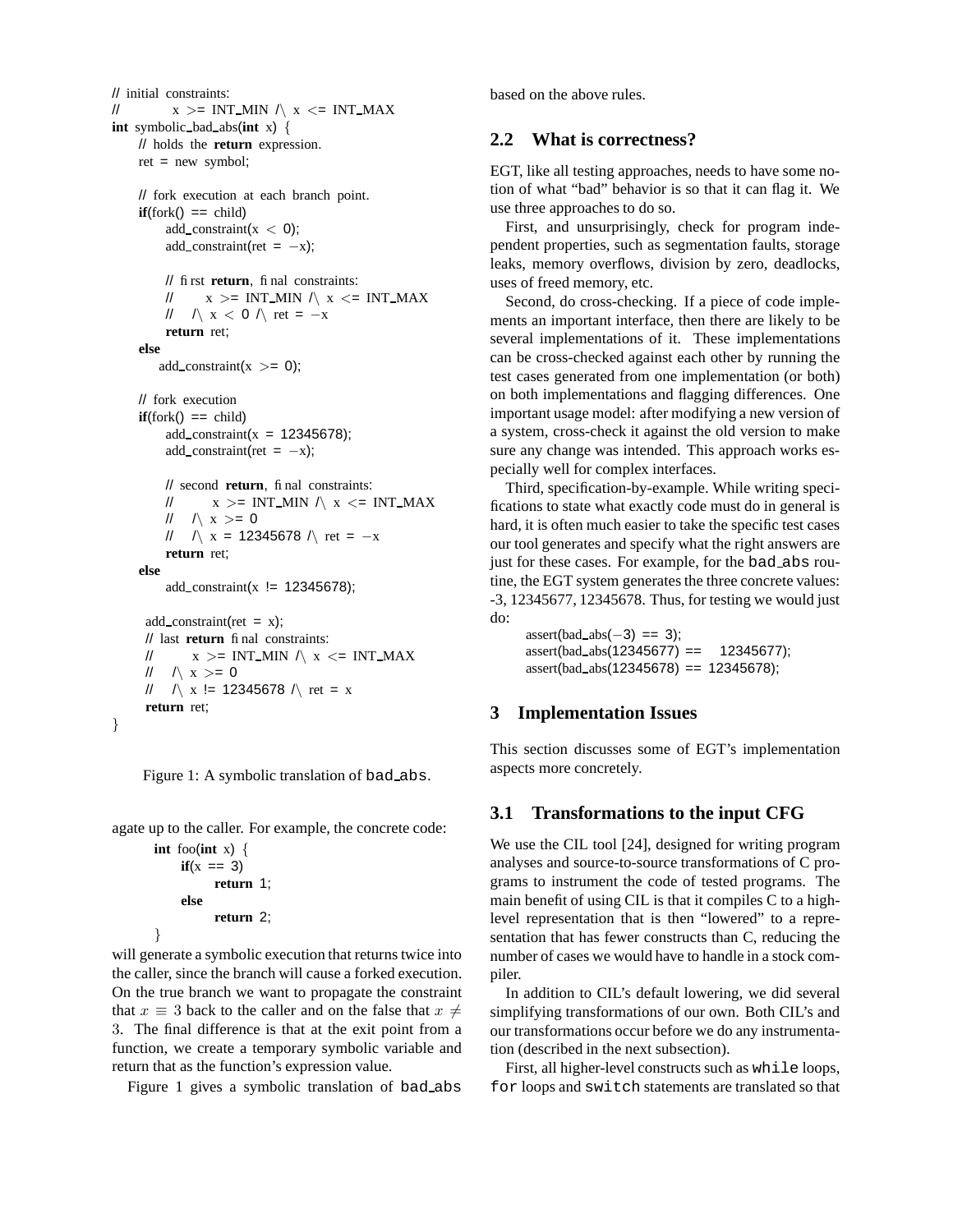all variables in the program appear only in assignments and if branches. Once this is accomplished, we start transforming each assignment and branch in the modified program. Assignments are reduced to one of two general forms: function calls, and assignments which contain only variables and primitive operators (a single binary or unary operator) on the right hand side.

For example, the following assignment:

**int**  $a = max\_abs(max\_abs(b, c), d) + e$ ;

is broken down to the following three assignments:

**int** tmp1 =  $max\_abs(b, c)$ ; **int** tmp2 = max\_abs(tmp1, d);

**int**  $a = \text{tmp2} + e$ ;

The C transformer also rewrites each  $if$  clause to contain only simple conditions, that is conditions with no logical and or logical or. The ? operator is also rewritten as an if clause.

After these transformations, the program representation is then fed to our instrumentation code. We sketch the rewrite rules in the next subsection along with some of the practical details.

#### **3.2 Mixed symbolic and concrete execution**

Ignoring memory and solver-limitations, we can run any code entirely symbolically until it interacts with the outside, concrete world. For example, if it calls external code, or sends a packet on a real network to a machine running concrete code, or prints output to be read by a real person. At this point you must either make the inputs to the external code concrete (e.g, you must send data rather than a symbolic constraint in a network packet), or, alternatively, make a model of the world to pull it into the simulation.

In practice, constraint solvers are not as robust as one might hope and so without care overzealous constraint generation will blow them up, sometimes for good theoretic reasons, sometimes for unimpressive practical ones. Further, symbolic-only execution is expensive in both speed and space. Thus, we do a hybrid approach that intermixes concrete and symbolic execution. The basic approach is that before every operation we dynamically check if the values are all concrete. If so, we do the operation concretely. Otherwise, if at least one value is symbolic we do the operation symbolically (using the logic described in Section 2.1.

We sketch how to conceptually rewrite source constructs for a C-like language so that they can run on either concrete or symbolic values, mentioning some of the more important practical details.

Our first transformation conceptually changes each variable or expression v to have two instances: a concrete one (denoted v.concrete) and a symbolic one (denoted v.symbolic). If v is con-

```
assign_rule(T &v, T e) {
   if(e is concrete)
       \frac{1}{2} equivalent to v.concrete = e.concrete;
       // v.symbolic = \langle invalid \rangle;
       v = (concrete = e-concrete, symbolic = <invalid>);
   else
       // equivalent: v.symbolic = e.symbolic
       v = (concrete = \langle invalid \rangle, symbolic = new symbolic var T);constraint(v.symbolic = e.symbolic);
}
```
Figure 2: Rewrite rule for assignment  $v = e$  for any variable v and expression e of type T.

crete, v.concrete holds its concrete value and v. symbolic contains the special token  $\langle invalid \rangle$ . Conversely, if  $v$  is symbolic,  $v$ . symbolic holds its symbolic value and  $v$ . concrete is set to  $\langle invalid\rangle$ .

In practice, we track the  $v$ . symbolic field using a table lookup that takes the address of a the variable v (which gives it a unique name) and returns v's associated "shadow" symbolic variable v.symbolic (if it is symbolic) or null (if it is concrete). In the latter case, the variable v contains the concrete value (v.concrete) and can just be used directly. The following examples assume explicit concrete and symbolic fields for clarity.

The most basic operation is assignment. Figure 2 gives the basic assignment rule. If the right hand variable e is a concrete expression or variable, just assign its concrete value to the left-hand side v and mark v's symbolic component as invalid. If e is symbolic, then as explained in the previous section, we must allocate a fresh symbolic variable to be used in any new constraints that are generated. After that, we first set v.concrete to be invalid and then add the constraint that v.symbolic equals e.symbolic.

It may not be immediately obvious but the same effect could have been achieved by simple assignment, since two symbolic variables constrained to be equal can just be the same variable. E.g.,

```
v = (concrete = \langle invalid \rangle, symbolic = e.symbolic);
```
or even

```
v = e;
```
since e already has its concrete component set to invalid.

Roughly as simple are basic binary arithmetic operators. Figure 3 gives the rewrite rule for binary addition; other binary arithmetic operators are similar. If both x and y are concrete, we just return an expression whose concrete part is just their addition and symbolic part is invalid. Otherwise we build a symbolic constraint s and then return an expression that has s as its symbolic component and invalid for its concrete.

The rewrite rule for if-statements is a straight-forward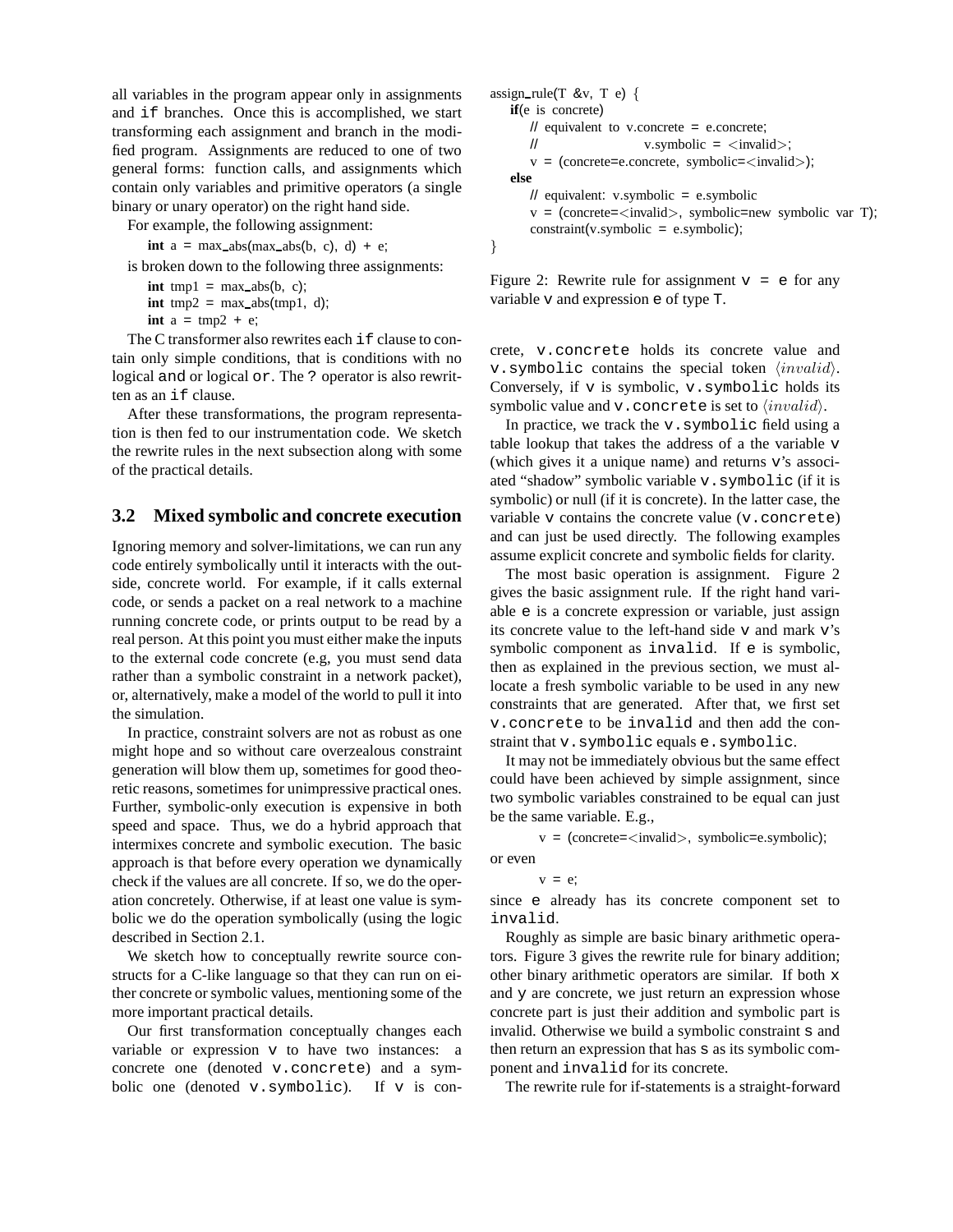```
// rule for x + yT plus_rule(T x, T, y) {
    if(x and y are concrete)
        return (concrete=x.concrete + y.concrete, <invalid>);
    s = new symbolic var T;if(x is concrete)
         constraint(s = xj.concrete + y.symbolic);
    else if y is concrete
         constraint(s = x.symbolic + y.concrete);
```

```
else
    constraint(s = x.symbolic + y.symbolic);return (concrete=\langleinvalid>, symbolic=s);
```

```
}
```
Figure 3: Rewrite rule for " $x + y$ " where variables x and y are of type T.

```
// rule for *p
T deref_rule(T^* p) {
   if(*p is concrete)
        return (concrete=*p, symbolic=<invalid>);
   else
        s = new symbolic var T;
        if(p is concrete)
           constraint(s = (*)).symbolic);
        else
           // symbolic dereference of p
           constraint(s = deref(p.symbolic));
        return (concrete=\langleinvalid>, symbolic=s);
}
```
Figure 4: Rewrite rule for dereference "\*p" of any pointer p of type T. The main complication occurs when we dereference a symbolic pointer: in this case we must add a symbolic constraint on the dereferenced value.

combination of the purely symbolic rule for if-statements with the similar type of concrete-symbolic checking that occurs in binary relations. There are two practical issues. First, our current system will happily loop on symbolic values — the parent process of a child doing such looping will terminate it after a timeout period expires. Second, we use the Unix fork system call to clone the execution at every symbolic branch point. Naively this will quickly lead to an exponential number of processes executing. Instead we have the parent process wait for the child to finish before continuing to execute on its branch of the conditional. This means we essentially do depthfirst search where there will only be one active process and a chain of its predecessors who are sleeping waiting for the active process to complete.

Because dereference deals with storage locations, it is one of the least intuitive rewrite rules. Figure 4 gives the rewrite rule for dereferencing \*p. A concrete dereference works as expected. A dereference of a concrete pointer p that points to a symbolic value also works as expected (i.e., just like assignment, except that the rvalue is dereferenced). However, if  $p$  itself is symbolic, then we cannot actually dereference it to get what it points to but instead must generate a funny constraint that saysthat the result of doing so equals the symbolic dereference of p.

At an implementation level, CVCL currently does not handle symbolic dereferences so we do not either. Further, in the short term we do not really do the right thing with any pointer dereference that involves a symbolic value (such as a symbolic offset off of a concrete pointer or a symbolic index into a symbolic array). In such cases we will generate a concrete value, which may be illegal.

One happy result of this limitation is that, when combined with the the way the implementation uses a lookup table to map variables to their shadow symbolic values, it makes handling address-of trivial. For example, given the assignment  $p = \&\text{v we simply do the assignment,}$ always, no matter if  $v$  is a symbolic or concrete. A lookup of p will return the same symbolic variable (if any) that lookup of  $\&\text{v}$  does. Thus any constraints on it are implicitly shared by both. Alternatively, if there is no symbolic, then p will point directly at the concrete variable and dereference will work as we want with no help.

Conceptually, function calls are rewritten similarly to the previous section. The implementation is slightly more messy since we essentially rewrite the signature to add an additional parameter for each original parameter and use this to pass the symbolic variable associated with each parameter (or null if there is none). For example:

```
concrete | rewritten
void f(T \ x) \ \{ \} void f(T \ x, T \ x \ x symbolic) {
                           bind(&x, x_symbolic);. . . | . . .
   } | }
And the caller becomes:
  f(x, \text{lookup}(x));
```
### **3.3 Constraint solving issues**

CVCL has two engines. An "integer" engine that works well with integer arithmatic, including the non-linear operations multiplication and division, but does not handle modulo or bitwise operations (and, or, xor). The other is a "bitvector" engine that works well with bitwise logical operations and arithmetic except for modulo and division. Additionally, they have a variety of exponential and doubly-exponential algorithms buried inside, which means that they differ dramatically and unpredictably in terms of solution time and ability to generate concrete values from constraints.

Thus, we represent all constraints in our own solver-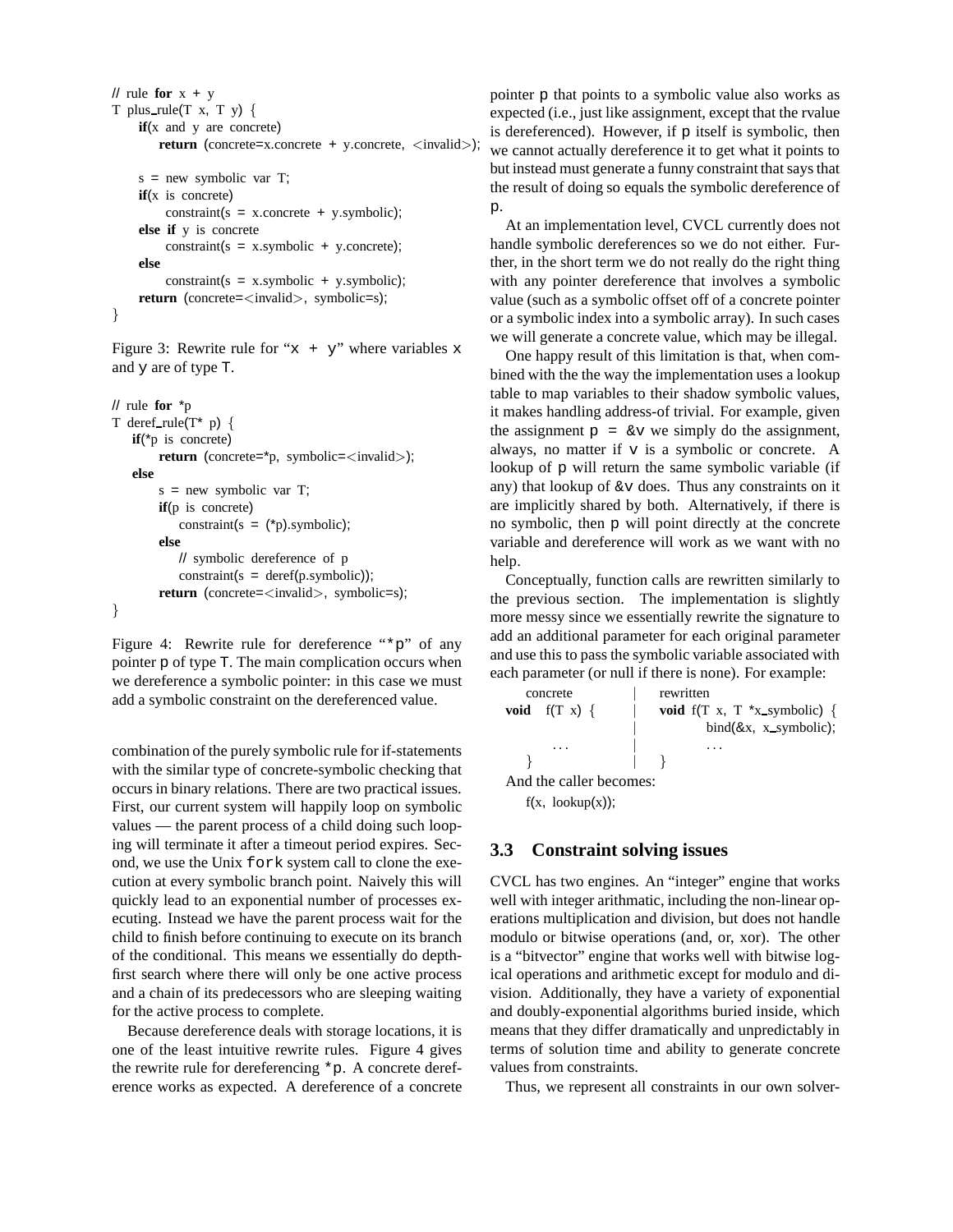independent form which is translated to a solverdependent form only when communicating to the solver. This lets us translate between either engine or, in the future, to an entirely different solver.

Additionally, to isolate the effects of the constraint solver we run it in its own child Unix process so that (1) we can kill it if it does not terminate and (2) any problems it runs into in terms of memory or exceptions are isolated.

### **3.4 Creating a model for speed**

Not all the code in the program under testing should be given the same level of attention. For example, many of our benchmarks make intensive use of the string library, but we don't want to generate test cases that exercise the code in these string routines.

More precisely, imagine a program which uses strcmp to compare two of its symbolic strings. Most implementations of strcmp would traverse one of the strings, and would compare each character in the first string with the corresponding character in the second string and would return a value when the two characters differ or when the end of a string has been reached. Thus, the routine would return to the caller approximately 2n times, each time with a different set of constraints. However, most applications use a routine such as strcmp as a black box, which could return only one of the following three values: 0, when the strings are equal, -1 when the first string is lexicographically smaller than the second one, and 1 otherwise. Returning the same value multiple times does not make any difference for the caller of the black box.

Instead of instrumenting routines such as those in the string library, we could instead provide models for them. A model for strcmp would return three times, once for each possible return value. After each fork, the model would add a series of constraints which would make the outcome of that branch symbolically true: for example, on the branch which returns 0, the model would add constraints setting the two strings equal. Of course, certain branches may be invalid; e.g. if the two string have different lengths, strcmp could not return 0. In this case, the corresponding branch is simply terminated.

We implemented models for the routines in the string library, and used them in generating tests for our benchmarks. Adding these specifications has two main benefits. On the one hand, it removes useless test cases from the generated test suites (by removing tests which would only improve code coverage in the string routines), and on the other hand it significantly improves performance. For the WsMp3 benchmark that we evaluate in Section 6, the test suites are generated approximately seven times faster.

## **3.5 Discussion**

Currently we do lazy evaluation of constraints, deferring solving them until the last possible moment. We could instead of eager evaluation, where as soon as we use a symbolic value we make up a concrete one. This eliminates the need to execute code symbolically. However, committing to a concrete value immediately precludes the ability to pick a different concrete value later, which will often be necessary to execute both paths of any subsequent branch based on the variable's value (since the concrete value will either satisfy the true or false branches, but not both). For exmample assume  $x$  is symbolic in the following code:

// assume x is symbolic  $y = x$ ; // make up concrete value **for** x (e.g., 4) . . .  $if(x == 4)$ foo(); **else** bar();

When we assign  $x$  to  $y$  we would have to make up a concrete. Assume we set x equal to 4. Then, we will not be able to execute the following false branch of the conditional. And, of course, we if make it to not be 4 we will not hit the true branch. To handle this problem we would have to checkpoint execution at each point where we made a value concrete and, if this decision precluded subsequent code paths, roll back, changing the concrete value and go back forward. A hybrid approach might be best, where we make up concrete values immediately and then only do full symbolic execution on code paths that this misses.

### **4 Micro-case study: Mutt's UTF8 routine**

As the first micro-benchmark to evaluate EGT, we applied it to a routine used by the popular Mutt email client to convert strings from the UTF-8 to the UTF-7 format. As reported by Securiteam, this routine in Mutt versions up to version 1.4 have a buffer overflow vulnerability which may allow a malicious IMAP server to execute arbitrary commands on the client machine [23].

We selected this paper in part because it has been one of the examples in a recent reliability paper [25], which used a carefully hand-crafted input to exploit it.

We extracted the UTF8 to UTF7 conversion routine from Mutt version 1.4, ran the code through our tool, and generated test cases for different lengths of the UTF-8 input string. Running these generated tests immediately found the error.

The paper we took the code from suggested a fix of increasing the memory allocation ratio from n\*2 to n\*7/3. We applied this change to the code, and reran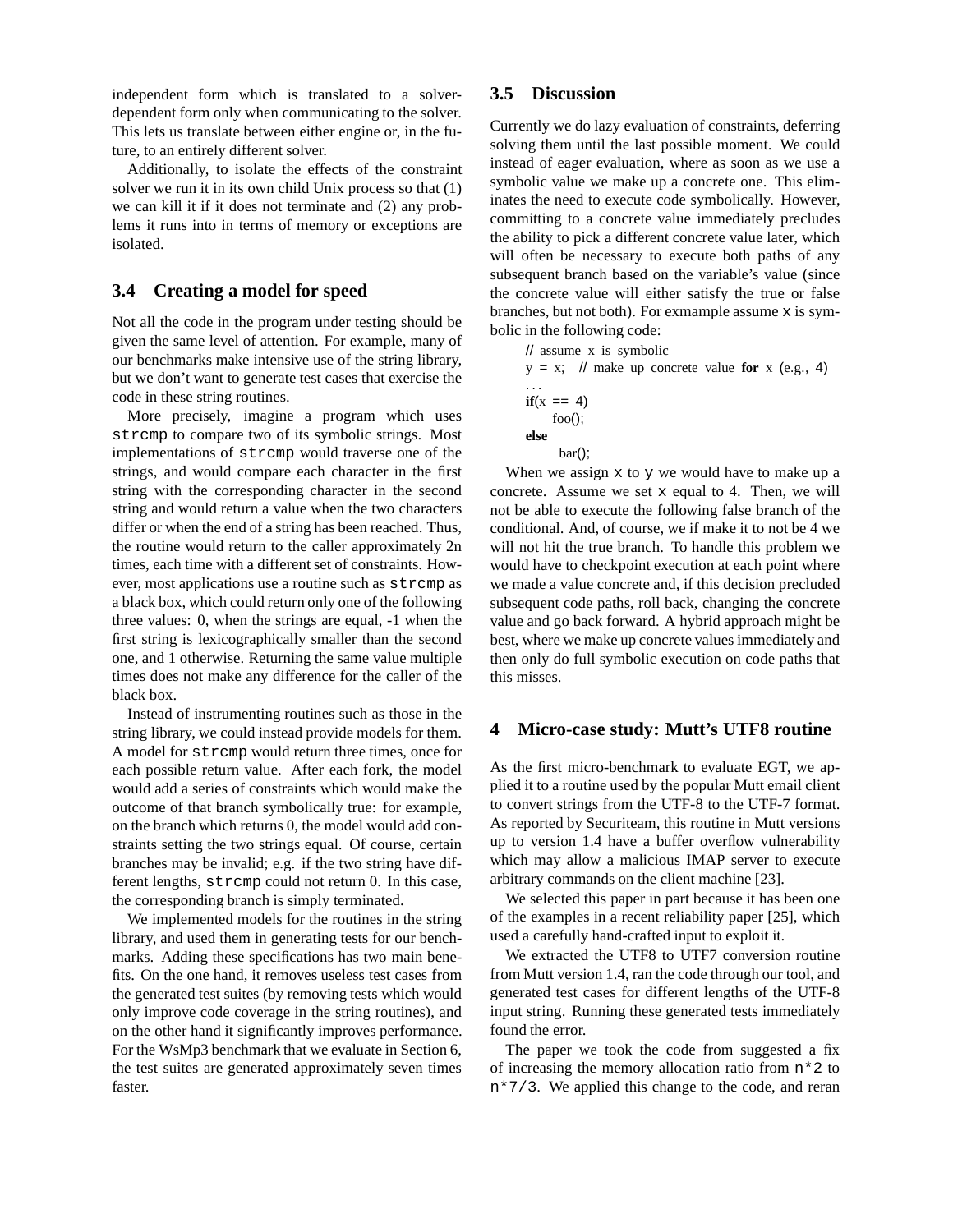the EGT generated test cases, which immediately flagged that the code still has an overflow. The fact that the adjusted ratio was still incorrect highlights the need for (and lack of) automated, comprehensive testing.

Table 1 presents our results. For each input size, we report the size of the generated test suite and the time it took to generate it, the cumulative statement coverage achieved up to and including that test suite, and the largest output size that we generated for that input size. These results (and all our later results), were generated on a Intel Pentium 4 Mobile CPU at 1.60GHz, with 512MB RAM.

| Input       | Generation        | <b>Test Suite</b> | Statement | Largest |
|-------------|-------------------|-------------------|-----------|---------|
| <b>Size</b> | Time              | Size              | Coverage  | Output  |
|             | 16s               | 10                | 84.0%     |         |
| 2           | 1 <sub>m35s</sub> | 38                | 94.2%     |         |
| 3           | 7m26s             | 132               | 94.2%     | 11      |
|             | 34m12s            | 458               | 95.6%     | 15      |
|             | 2h35m             | 1569              | 95.6%     | 19      |

Table 1: Test suites generated for utf8 to utf7

#### **5 Case study: printf**

This section applies EGT to three different printf implementations. The printf routine is a good example of real systems code: a highly complex, tricky interface that necessitates an implementation with thickets of corner cases. Its main source of complexity is the output format string it takes as its first argument. The semantics of this single string absorb the bulk of the 234 lines the ANSI C99 standard devotes to defining printf; these semantics define an exceptionally ugly and startling programming language (which even manages to include iteration!).

Thus, printf is a best-case scenario for EGT. The standard and code complexity create many opportunities for bugs. Yet the inputs to test this complexity can be readily derived from printf's parsing code, which devolves to fairly simple, easily solved equality checks. Further, the importance of printf means there are many different implementations, which we can use to finesse the need for a specification by cross-checking against each other.

We checked the following three printf implementations; all of them (intentionally) implemented only a subset of the ANSI C90 standard:

1. The Pintos instructional operating systems printf; the implementation intentionally elides floating point. This implementation is a stern test of EGT, since the developer (the co-author of a

| " %lle" " %#0f" " %G%." " % +l" |  |  |                                  |
|---------------------------------|--|--|----------------------------------|
| " %#he" " %00." " %+jf" " %+"   |  |  |                                  |
|                                 |  |  | " %-lf" " %#hf" " %+f" " " %#.E" |
|                                 |  |  | " %00 " " %.c " " %#i" " %s%o"   |
| " % #c" " %-#." " %c%'" " %c%i" |  |  |                                  |
| "%# p" "%---" "%lG " "%+-u"     |  |  |                                  |
|                                 |  |  | " %p% " " %9d"                   |
| " %+0 " " %-9s" " %-0o" " %llc" |  |  |                                  |
| " %0g " " %#+-" " %0 u" " %9s%" |  |  |                                  |

Figure 5: A representative subset of the format strings EGT generated from the Pintos implementation.

widely-read C book) had intimate knowledge of the standard.

- 2. The gccfast printf, which implements a version of printf in terms of  $f$ printf.<sup>2</sup>
- 3. A reduced-functionality printf implementation for embedded devices. <sup>3</sup>

We used EGT to generate test suites by making the format string the single symbolic argument to printf. We set the size of this symbolic string to a fixed length and generated test cases from the resultant constraints. We describe our measurements below and then discuss the bugs and differences found.

**Measurements.** We generated test cases for format strings of length 2, 3, 4, and 128. Table 2 shows the test suite size that we generated for each format length and the time it took to generate the test suite. We allowed a maximum of 30 seconds per CVCL query; there were only two queries killed after spending more than 30 seconds. For format lengths of 128 long, we terminated the test generation after approximately two hours.

Figure 5 gives a representative set of format strings of length 4. Note that while almost all look fairly bizarre, because they are synthesized from actual comparisons in the code, many are legal (and at some level "expected" by the code).

**Results.** After generating test suites, we checked the output for each printf in two ways. First, we took the tests each implementation generated and cross-checked its output on these tests against the output of glibc's printf. Each of of the three implementations attempts to implement a subset of the ANSI C99 standard, while glibc intends to fully implement it. Thus, any difference is a potential bug. EGT discovered lots of such differences automatically: 426 in Pintos, 146 in the Embedded printf and 7 in GCCfast's printf (which

 $^{2}$ http://www.opensource.apple.com/

darwinsource/WWDC2004/gccfast-1614/

 $3$ http://www.menie.org/georges/embedded/index. html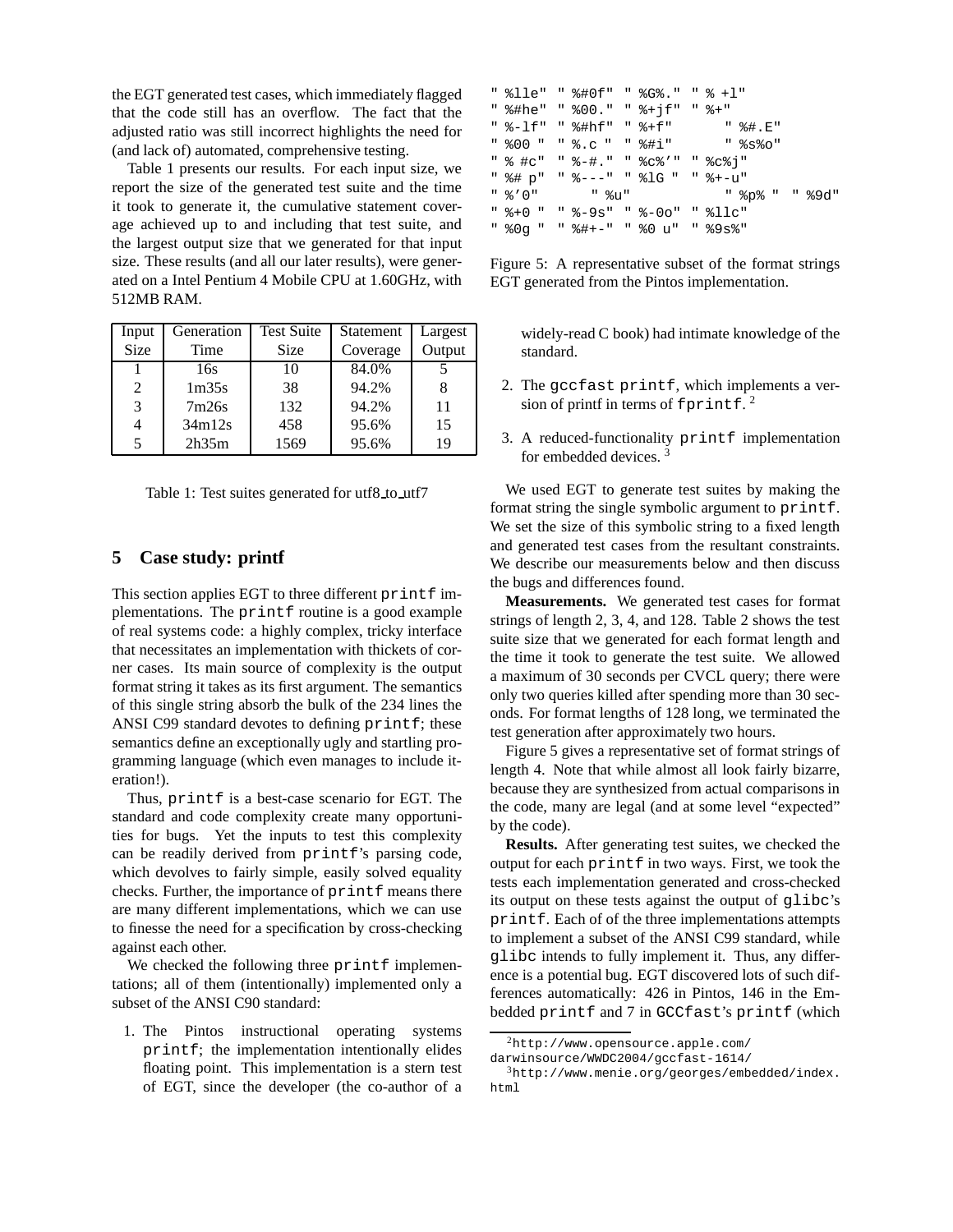| Format | Pintos <sup>2</sup> | Embedded | <b>GCCfast</b> |
|--------|---------------------|----------|----------------|
| Length | printf              | printf   | printf         |
| 2      | 34                  | 17       | 30             |
|        | 21s                 | 2s       | 15s            |
| 3      | 356                 | 75       | 273            |
|        | 4m0s                | 1m48s    | 3m10s          |
| 4      | 3234                | 337      | 2105           |
|        | 40m47s              | $21m$ 6s | 87m36s         |
| 128    | 590                 | 72       | 908            |
|        | 123m56s             | 119m38s  | 120m19s        |

Table 2: Test suites generated for printf, the first row of each size gives the number of generated tests, the second row the time required to do so.

|            | Pintos <sup>2</sup> | Embedded      | <b>GCCfast</b> |
|------------|---------------------|---------------|----------------|
|            | printf              | printf        | printf         |
| Mismatches | 426                 | 146           |                |
| self tests | of 4214             | of 501        | of 3316        |
| Mismatches | 624                 | 6395          | 91             |
| all tests  | of 8031             | of 8031       | of 8031        |
| Statement  | 95%                 | 95%           | 98%            |
| Coverage   | $(172$ lines)       | $(101$ lines) | $(63$ lines)   |

Table 3: Mismatches found in the printf implementations.

was surprising since it only does minimal parsing and then just calls fprintf, which then calls glibc's printf). Since we had access to the implementor of Pintos we focused on these; we discuss these below.

Second, we took the tests generated by all implementations and cross-checked their output against each other. Since they intentionally implement different subsets of the standard, we expect them to have different behavior. This experiment tests whether EGT can find such differences automatically. It can: 624 in Pintos, 6395 in Embedded and 91 in GCCfast.

Note that in both experiments, the Pintos and the GC-Cfast printf routines print an error message and abort when they receive a format string that they cannot handle. Since they only intend to handle a subset of the standard, this is correct behavior, and we do not report a mismatch in this case. In contrast, the Embedded printf instead fails silently when it receives a format string which it cannot handle. This means that we cannot differentiate between an incorrect output of a handled case and an unhandled case, and thus we report all these cases as mismatches.

Table 3 also shows the statement coverage achieved by these test suites; all printf's achieve more than 95% coverage. Most of the lines that were not cov-

*/\* Performs an integer conversion, writing output to OUTPUT with auxiliary data AUX. The integer converted has absolute value VALUE. If NEGATIVE is true the value is negative, otherwise positive. The output will use the given DIGITS, with strlen(DIGITS) indicating the output base. Details of the conversion are in C. \*/*

#### **static void**

format\_integer (uintmax\_t value, bool negative, const **struct** integer\_base \*b, const **struct** printf conversion  $^*c$ , **void** (\*output) (**char**, **void** \*), **void** \*aux)

```
{
```

```
/* . . . */
```

```
// [BUG 1: hard−to−spot bug in conversion
// of large ints into comma−seperated form.]
cp = but;group_cnt = 0;while (value > 0) {
    if((c−>flags & GROUP)
    && group_cnt++ == b->group) {
        *cp++ = ', ;
        group_cnt = 0;}
    *cp++ = b->digits[value % b->base];
    value /= b ->base;
  }
/* . . . */
// [BUG 2: appending sign always, should
```

```
// only do if format specifier is signed!]
if (c\rightarrowflags & PLUS)
  *cp++ = negative ? '-' : '+';
else if (c−>flags & SPACE)
  *cp++ = negative ? '-' : ' ';
else if (negative)
  *cp++ = ' -;
/* . . . */
```
Figure 6: Pintos' format integer routine: contains two, difficult to find errors immediately detected using EGT.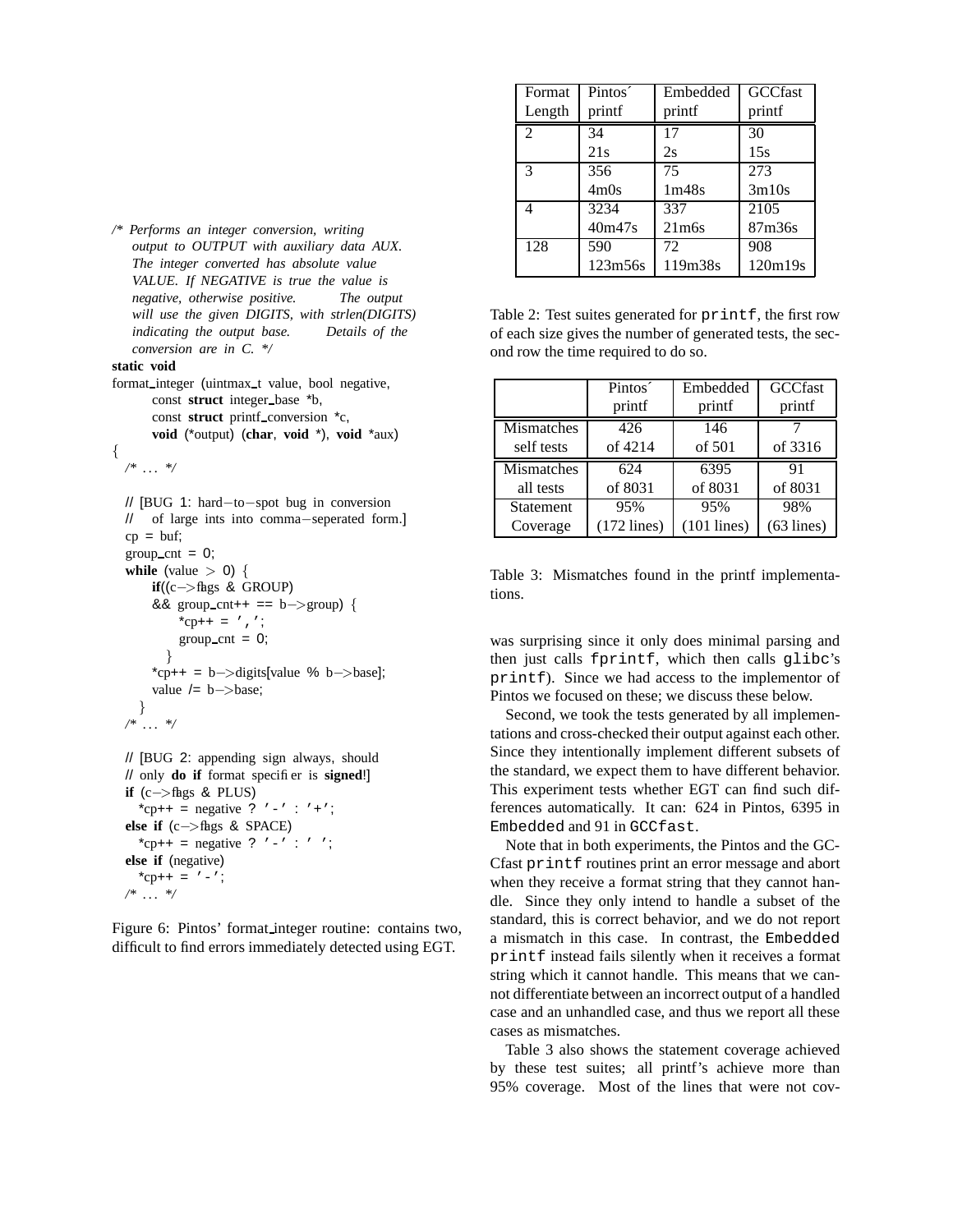ered are unreachable. For example, Pintos' printf has a NOT REACHED statement which should never be reached as long as Pintos treats all possible format strings. Similarly, for the Embedded printf, we don't reach the lines which redirect the output to a string buffer instead of stdout; these lines are used by sprintf, and never by printf. Some lines however where not reached because our system treats only the format string as symbolic, while the rest of the arguments are concrete. Finally, two of the three printf implementations use non-standard implementations for determining whether a character is a digit, which our system does currently not handle correctly. The number of lines reported in Table 3 are real lines of code, that is lines which have at least one instruction.

We reported all mismatches from Pintos to its developer, Ben Pfaff. We got confirmation and fixes of the following bugs.

#### **Incorrect grouping of integers into groups of thousands**.

"Dammit. I thought I fixed that... Its quite obviously incorrect in that case." — Ben Pfaff, unsolicited exclamation, 3/23/05, 3:11pm.

The code mishandled the "'" specifier that says to comma-separate integer digits into groups of three. The exact test case was:

// correct: −155,209,728 // pintos : −15,5209,728 printf("%'d", -155209728);

Amusingly enough, the bug had been fixed in the developer's tree, but he had forgotten to push this out to the released version (which we were testing).

**Incorrect handling of the space and plus flags**.

"That case is so obscure I never would have thought of it." — Ben Pfaff, unsolicited exclamation, 3/23/05, 3:09pm.

The character "%" can be followed by a space flag, which means that "a blank should be left before a positive number (or empty string) produced by a signed conversion" (man printf(3)). Pinto incorrectly leaves a blank before an unsigned conversion too. We found a similar bug for the plus flag.

This bug and the previous error both occurred in the same routine, format integer, which deals with formating integers. The routine is shown is Figure **??**. The complexity of the specification of even this one small helper function is representative of the minutia-laden constraints placed on many systems interfaces and their internals. The bugs are labeled BUG 1 and BUG 2 respectively. The only thing clear from their associated code fragments is that the cause of each error is not clear at all.

We now give a more cursory description of the remaining errors.

**Incorrect alignment of strings**. Pintos incorrectly handles width fields with strings, although this feature works correctly for integers (which got better testing).

**Incorrect handling of the t and z flags**. When the flag t is used, the unsigned type corresponding to ptrdiff t should be used. This is a detail of the standard which was overseen by the developer. We found a similar bug for the z flag, which specifies that the signed type corresponding to  $size_t$  should be used.

**No support for wide strings and chars**. Pintos does not support wide string and wide chars, but fails silently in this case with no error message.

**Undefined behavior**. We found several bugs which are caused by underspecified features. An example of such a case is "printf(''%hi'', v), whose output is undefined if v cannot be represented as a short.

#### **6 Case study: WsMp3**

This section applies our technique to the WsMp3 web server designed for transferring MP3 files [28]. We use WsMp3 version 0.0.5 which, uninstrumented contains about 2,000 lines of C code; instrumented about 40,000. This version contains a security vulnerability that allows attackers to execute arbitrary commands on the host machine [26, 27]. Our technique automatically generated test cases that found this security hole. In addition, it found three other memory overflows and an infinite loop caused by bad network input (which could be used for a DoS attack).

We first discuss how we set up test generation, coverage results, and then the most direct method of effectiveness: bugs found.

## **6.1 Setting up WsMp3**

WsMp3 has the typical web server core: a main loop that listens for connections using accept, reads packet from the connection using recv, and then does operations based on the packet value. It also has a reasonably rich interaction with the operating system. As a first cut we only made the network packet's returned by recv be symbolic, but made the packet size be concrete. We did so by replacing calls to recv with calls to a model of it (recv model) that just "returned" a symbolic array of bytes of a specific length. Figure 7 gives this code. It "reads in" a message of length msg len by telling the system the address range between buf and buf+msg len should be treated as symbolic. We then generated test cases for one byte packet, two bytes, and so forth by changing msg len to the desired length.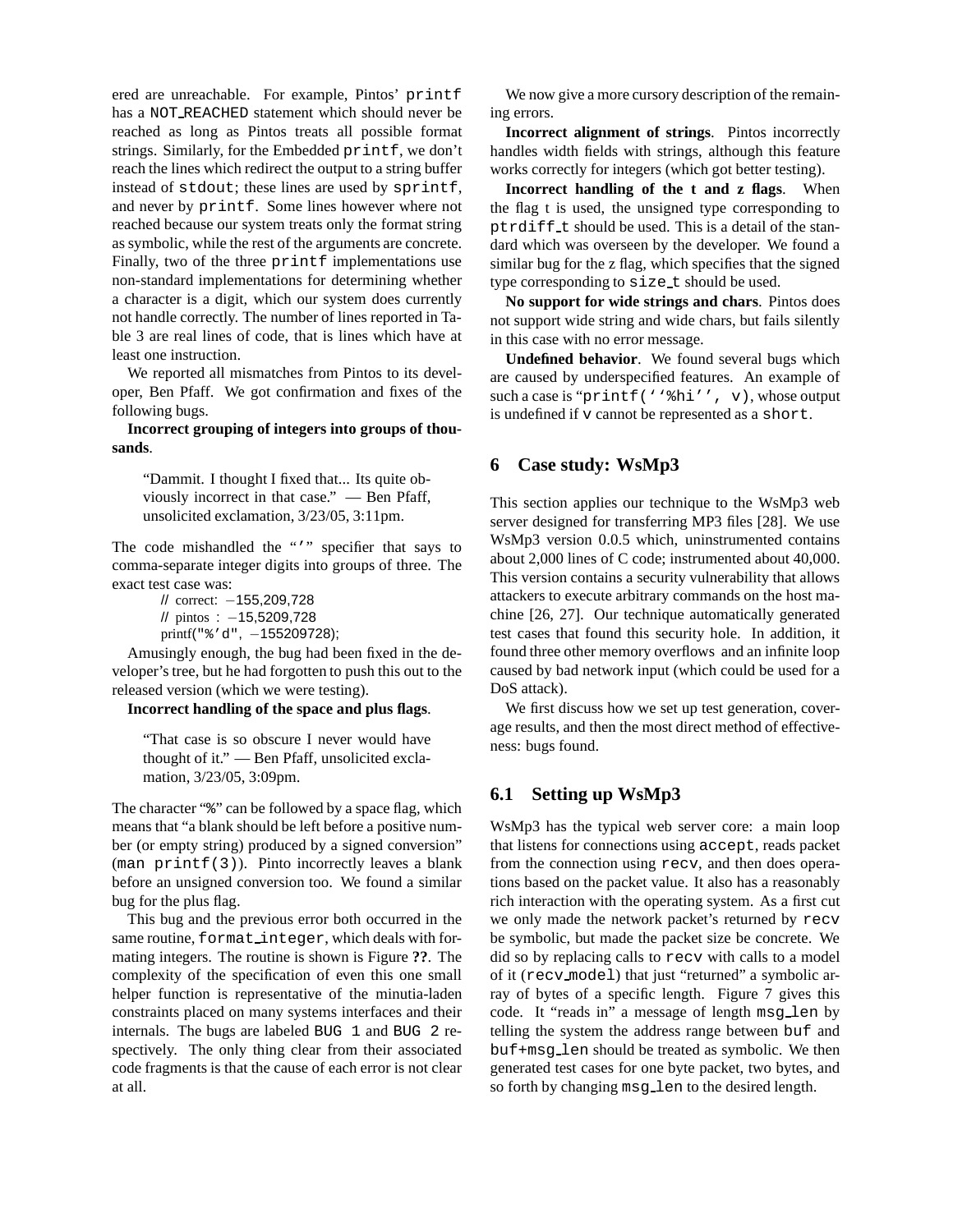```
// [model does not generate failures; msg len is fixed]
ssize_t recv_model(int s, char *buf, size_t len, int f h g s) {
  make bytes symbolic(buf, msg len);
  return msg len;
```

```
}
```
Figure 7: Model for the recv system call to symbolically "receive" a packet of (fixed) size msg\_len.

After the webserver finishes processing a message, we inserted a call into the system to emit concrete values associated with the message's constraints. We then emit these into a test file and run it on it.

One subtlety is that after the webserver processes a single message we exit it. Recall that at every conditional on a symbolic value (roughly) we fork execution. Thus, the webserver will actually create many different children, one for each branch point. Thus, even processing a "single" message will generate many many test messages. In the context of this server, one message has little to do explicitly with another and thus we would not get any more test cases by doing additional ones. However, for a more stateful server, we could of course do more than one.

Finally, it was not entirely unheard of for even the symbolic input to cause the code to crash during test generation. We handle segmentation faults by installing a handler for the SIGSEGV signal and, if it is invoked, generate a concrete test case for the current constraints and then exit the process.

Since WsMp3 makes intensive use of the standard string library, we used our own string.h library described in Section 3.4. In our tests, using this library improves performance by roughly seven-fold.

#### **6.2 Test generation measurements**

| Packet        | Unfinished     | Execution                       | <b>Test Suite</b> |
|---------------|----------------|---------------------------------|-------------------|
| Size          | <b>Oueries</b> | Time(s)                         | Size              |
|               |                | Os                              |                   |
| 2             |                | 0s                              |                   |
| $\mathcal{R}$ |                | 57s                             | 18                |
|               |                | 10 <sub>m</sub> 28 <sub>s</sub> | 90                |
| 5             |                | 16m13s                          | 97                |
| 12            | 134            | 14h15m                          | 1173              |
| 128           | 63             | 14h15m                          | 165               |

Table 4: Test suites generated for WsMp3. We stopped test generation for size 12 and 128 after roughly 14 hours.

We used EGT testing to generate tests for packets of size 1, 2, 3, 4, 5, 12, and 128. Table 4 gives (1) the number of tests generated for each size, (2) the time it took (user time), and (3) the number of times the CVCL constraint solver failed to generate a concrete test from a set of constraints within 30 seconds.

Given our naive implementation, the test generation time was non-trivial. For packets of size 12 and 128 we stopped it after 14 hours (they were running on a laptop that we wanted to write this paper on). However, note that in some sense high test generation cost is actually not so important. First, test generation happens infrequently. The frequent case, running the generated tests, takes less than a minute (while to test all the random tests generated it takes about two hours and half). Second, test generation is automatic. The time to manually generate tests that would get similar amounts types of path coverage would be enormous. Further, manual generation easily misses cases silently. Finally, as far as we know, there was no test suite for WsMp3. Clearly the EGT alternative is much better.

| Packet         | 10    | 1000  | 100,000 | <b>EGT</b>     |
|----------------|-------|-------|---------|----------------|
| Size           | tests | tests | tests   | <b>Testing</b> |
| 1              | 13.3% | 13.3% | 13.3%   | 13.3%          |
| $\mathfrak{D}$ | 13.3% | 13.3% | 13.3%   | 13.3%          |
| 3              | 23.0% | 23.1% | 23.1%   | 23.1%          |
| 4              | 23.1% | 23.1% | 23.1%   | 28.1%          |
| 5              | 23.1% | 23.1% | 23.1%   | 29.6%          |
| 128            | 23.1% | 23.1% | 23.4%   | 31.2%          |
| 256            | 23.1% | 23.1% | 23.3%   |                |
| 512            | 23.1% | 23.1% | 23.4%   |                |
| Total          | 11s   | 143s  | 2h24m   | 52s            |
| Time           |       |       |         |                |

Table 5: Statement coverage of EGT versus random testing. Random testing quickly reaches its asymtotic limit.

We compare coverage from EGT to random testing. We use state statement coverage generated using gcc and gcov. We would have preferred a more insightful metric than line coverage, but were not able to find adaquate tools. We generated random tests by modifying recv model routine to request messages filled with random data of a given size. For each packet size, we generate 10, 1000, and 100,000 random tests. Table 5 presents the time it takes to do a given number of random tests and statement coverage achieved by it and EGT.

The statement coverage reported for random testing is cumulative: each data point reports the statement coverage achieved by all the test cases of that message size and smaller.

EGT hits roughly 9% more lines of code than random; this is almost certainly a dramatic underreporting of the number of distinct paths it hits. More importantly, these lines appear out of reach of random testing no matter how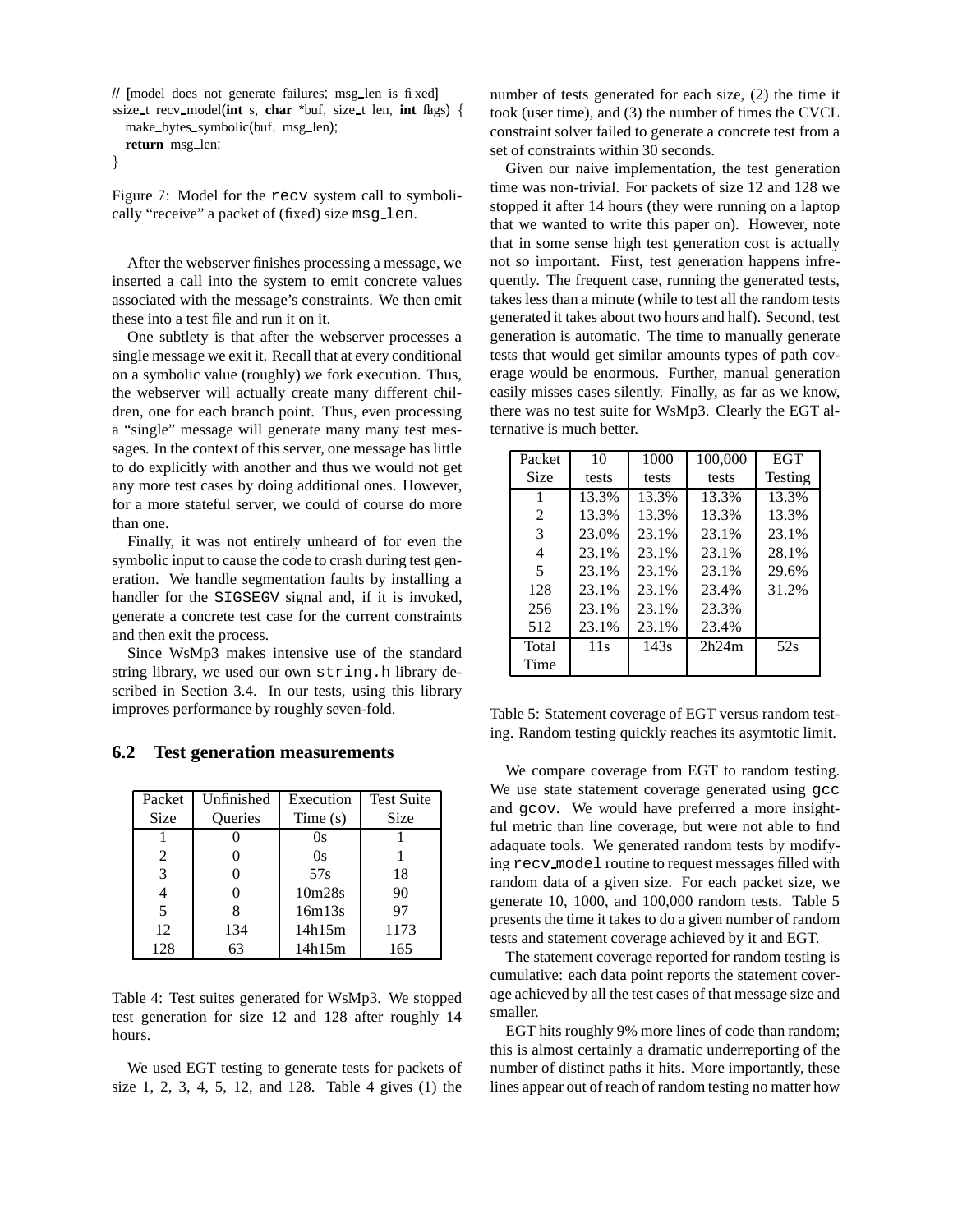many more random tests we do.

We manually examined the code to see why EGT missed the other statements. We discuss the reasons below:

- 1. **Debugging and logging code**: we did not enable either debugging or logging code, which respectively account for roughly 5% and 10% of code statements.
- 2. **Error messages**: WsMp3 tests whether various resource allocation functions fail, and if so, it terminates with an error message. Most of the code in this category checks the return statement value from malloc. These checks account for approximately 3% of the code.
- 3. **Arguments to** main: The code which processes the command-line arguments accounts for approximately 4% of the code. We are currently not treating command-line arguments as symbolic inputs.

However, the rest of approximately 45% of the code is not reached because the request messages that we fabricate do not refer to valid files on the disk, or because we fail to capture several timing constraints.

As an example from the first category, when a GET request is received, the web server extracts the file name from the request packet, and then it checks if the file exists by using fopen. If the file does not exist, WsMp3 sends a corresponding error message to the client. If the file is valid, the file name is passed through various procedures for further processing. Since we don't have any files on our server, and since almost all the files being fabricated by our system would be invalid anyway, the code which process files and file names is never invoked.

The right way to solve this problem is to provide models for functions such as fopen, fread, and stat. However, even without these models, we find interesting errors, as the next subsection describes.

## **6.3 Errors Found**

We have identified five errors in the code which parses the request messages received by WsMp3. All were caused by a series of incorrect assumptions that WsMp3 makes about the request being processed. We describe three illustrative bugs below.

Figure 8 gives the first bug. Here WsMp3 assumes that the first part of the request message (held in buf) holds the type of the client request, such as GET or POST, separated from the rest of the message by a space. After a request is received, WsMp3 copies this action type in an auxiliary buffer by copying all the characters from the original request, until a space is encountered. Unfortunately, it assumes the request is legal rather than potentially malicious and allocates only ten bytes for this

```
// [buf holds network message]
char* get op(char *buf) {
     char* op;
     int i;
     if((op=(char * )\text{malloc}(10))=-NULL) {
          printf("Not enough memory!\n");
          exit(1);}
     // [note: buf is '0' terminated]
    if(buf!=NULL \& sthen(buf)>=3) {
          //strncpy(op,buf,3);
          i=0;
          while(buf[i]!=' ') {
             op[i]=buf[i];
             i++;}
          op[i]='\setminus 0';
     }
    else op=NULL;
    return op;
}
```
Figure 8: WsMp3 buffer overflow bug: occurs if received message (held in buf) has more than 10 characters before the first space.

buffer. Thus, if it receives an invalid request which does not contain a space in the first ten characters, than buffer overflows and WsMp3 usually terminates with a segmentation fault. Amusingly, there is a (commented out) attempt to instead do some sort of copy using the safe strncpy routine which will only up to a pre-specified length.

This routine is involved in a second bug. As part of the checking it does do, it will return NULL if the input is NULL or if the size of the incoming message is less than three characters. However, the caller of this routine does not check for a NULL return and always passes the buffer to strcmp, causing a remote-triggered segmentation fault.

The third final bug was interesting: for certain rare request messages (where the sixth character is either a period or a slash, and is followed by zero or more periods or slashes, which are immediately followed by a zero), WsMp3 goes into an infinite loop. Our EGT system automatically generates the very unusual message required to hit this bug. Figure 9 gives the problematic code.

## **7 Related Work**

We compare EGT to past test generation work and then to bug finding methods.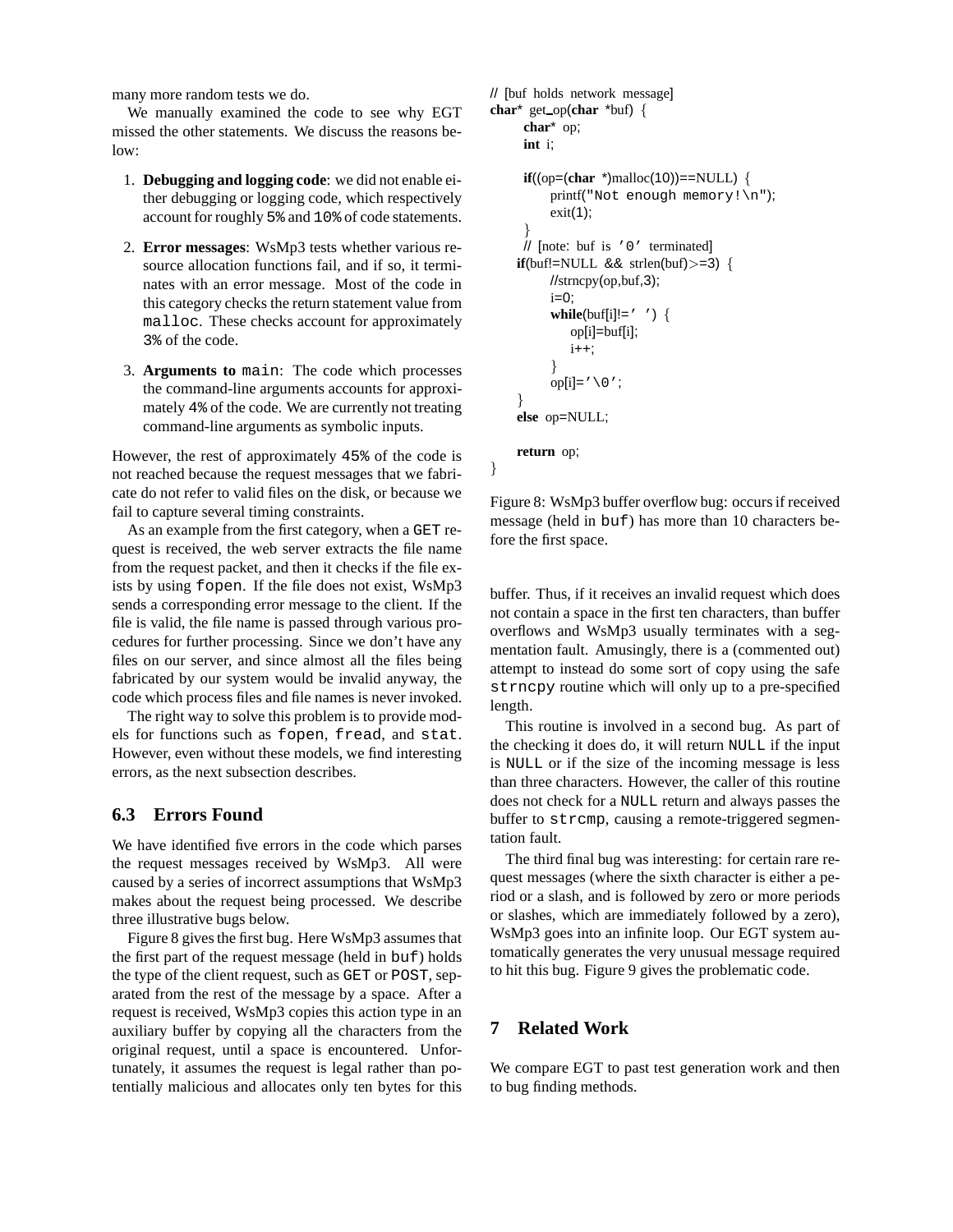```
while (cp[0] == '.' || cp[0] == '/')
  for (i=1; cp[i] != '\0'; i++) {
        \text{cpli}-1\text{]} = \text{cpli};if (cp[i+1] == ' \setminus 0')
            cp[i] = \prime \setminus 0;
     }
```
Figure 9: The WsMp3 infinite loop error. cp points to the sixth character in the message buffer.

### **7.1 Test and input generation**

To the best of our knowlege, while there has been work related to test generation and synthesis of program inputs to reach a given program point, there is no approach that effectively generates comprehensive tests automatically from a real program. There certainly exists no tool that can handle systems code. We first compare to static and then dynamic techniques below.

**Static techniques.** There has been a long stream of research that attempts to use static techniques to generate inputs that will cause execution to reach a specific program point or path.

One of the first papers to attack this problem, Boyer at al. [6], proposes the use of symbolic execution to follow a given path was in the context of a system, SELECT, intended to assist in debugging programs written in a subset of LISP. The usage model was that the programmer would *manually* mark each decision point in the path that they wanted executed and the system would incrementally attempt to satisfy each predicate.

More recently, researchers have tended to use static analysis to extract constraints which they then use various methods to try to solve.

One example is Gotlieb et al [17], who statically extracted constraints which they tried to solve using (naturally) a constraint solver. More recently, Ball [1] statically extracted predicates (i.e., constraints) using "predicate abstraction" [2] and then used a model checker to try to solve these predicates for concrete values.

There are many other similar static efforts. In general, static techniques are vastly weaker than dynamic at gathering the type of information needed to generate real test cases. They can deal with limited amounts of fairly straightforward code that does not interact much (or at all) with the heap or complex expressions, but run into intractable problems fairly promptly.

**Dynamic techniques**. Much of the test generation work relies on the use of a non-trivial manually-written specification of some kind. This specification is used to guide the generation of testing values ignoring the details of a given implementation. One of the most interesting examples of such an approach is Korat [5], which takes a specification of a data-structure (such as a linked list or binary tree) and exhaustively generates all nonisomorphic data structures up to a given size, with the intention of testing a progrem using them. They use several optimizations to prune data structure possibilities, such as ignoring any data struture field not read by a program. EGT differs from this work by attempting to avoid any manual specification and targetting a much broader class of tested code.

Past automatic input generation techniques appear to focus primarily on generating an input that will reach a given path, typically motivated by the (somewhat contrived) problem of answering programmer queries as to whether control can reach a statement or not.

Ferguson and Korel[14] iteratively generate tests cases with the goal of hitting a specified statement. They start with an initial random guess, and then iteratively refine the guess to discover a path likely to hit the desired statement.

Gupta et al. [18] use a combination of static analysis and generated test cases to hit a specified path. They define a loss function consisting of "predicate residuals" which roughly measures by "how much" the branch conditions for that path were not satisifed. By generating a series of test cases, they use a numerical solver to find test case values that can trigger the given path. Gupta's technique combines some symbolic reasoning with dynamic execution, mitigating some of the problems inherit in either approach but not in both. Unfortunately, the scalability of the technique has more recently been called into question, where small systems can require the method to take an unbounded amount of time to generate a test case [12].

In EGT differs from this work by focusing on the problem of comphrehensively generating tests on all paths controlled by input. This prior work appears to be much more limited in this regard.

### **7.2 Bug finding**

**Software Model Checking.** Model checkers have been previously used to find errors in both the design and the implementation of software systems [19, 16, 20, 7, 9, 3, 16]. These approaches tend to require significant manual effort to build testing harnesses. However, to some degree the approaches are complementary: the tests our approach generates could be used to drive the model checked code.

**Generic bug finding.** There has been much recent work on bug finding [11, 3, 10, 8]. Roughly speaking [13], because static analysis can examine all paths and only needs to compile code in order to check it, it is relatively better at finding errors in surface properties visible in the source ("lock is paired with unlock") than dynamic techniques. In contrast, because dynamic